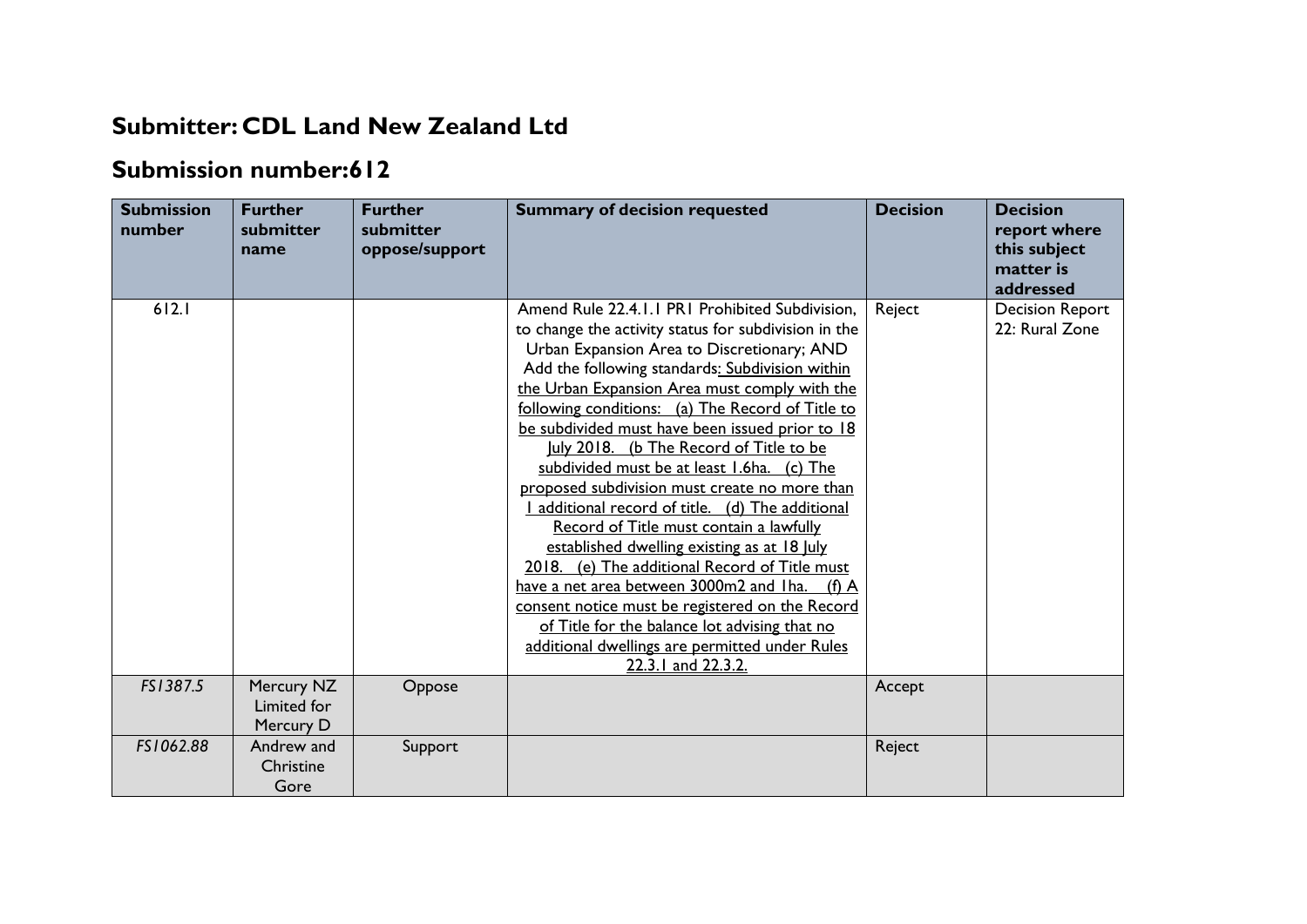| <b>Submission</b><br>number | <b>Further</b><br>submitter<br>name    | <b>Further</b><br>submitter<br>oppose/support | <b>Summary of decision requested</b>                                                                                                                                                                                                                                                                                                                                                                                                                                                                                                                                                                                                                                                                                                                                                                    | <b>Decision</b> | <b>Decision</b><br>report where<br>this subject<br>matter is<br>addressed |
|-----------------------------|----------------------------------------|-----------------------------------------------|---------------------------------------------------------------------------------------------------------------------------------------------------------------------------------------------------------------------------------------------------------------------------------------------------------------------------------------------------------------------------------------------------------------------------------------------------------------------------------------------------------------------------------------------------------------------------------------------------------------------------------------------------------------------------------------------------------------------------------------------------------------------------------------------------------|-----------------|---------------------------------------------------------------------------|
| FS1379.212                  | Hamilton City<br>Council               | Oppose                                        |                                                                                                                                                                                                                                                                                                                                                                                                                                                                                                                                                                                                                                                                                                                                                                                                         | Accept          |                                                                           |
| 612.2                       |                                        |                                               | Amend Rule 22.4.1.1 PR3 (b) Prohibited<br>Subdivision, to include the following provisions:<br>(v) Subdivision within the Urban Expansion Area<br>(Rule number TBC), (vi) Boundary Relocation<br>(Rule 22.4.1.4). (vii) Rural Hamlet Subdivision<br>(Rule 22.4.1.5).                                                                                                                                                                                                                                                                                                                                                                                                                                                                                                                                    | Accept in Part  | <b>Decision Report</b><br>22: Rural Zone                                  |
| FS1387.6                    | Mercury NZ<br>Limited for<br>Mercury D | Oppose                                        |                                                                                                                                                                                                                                                                                                                                                                                                                                                                                                                                                                                                                                                                                                                                                                                                         | Accept in Part  |                                                                           |
| 612.3                       |                                        |                                               | Amend Rule 22.4.1.4 Boundary Relocation RD1,<br>as follows: (a) A Boundary relocation must: (i)<br>Relocate a common boundary or boundaries<br>between two records of title that existed prior<br>to 18 July 2018. (ii) The Records of Title must<br>form a continuous landholding; (iii) Not result in<br>additional lot Records of Title. (iv) Create one<br>lot of at least 8000m2 except in the Urban<br>Expansion Area where one lot shall be at least<br>3000m2. (b) Council's discretion is restricted to<br>the following matters: (i) subdivision layout and<br>design including dimension, shape and orientation<br>of the proposed lots; (ii) effects on rural<br>character and amenity values; (iii) effects on<br>landscape values; and (iv) potential for reverse<br>sensitivity effects. | Reject          | <b>Decision Report</b><br>22: Rural Zone                                  |
| FS1387.7                    | Mercury NZ<br>Limited for<br>Mercury D | Oppose                                        |                                                                                                                                                                                                                                                                                                                                                                                                                                                                                                                                                                                                                                                                                                                                                                                                         | Accept          |                                                                           |